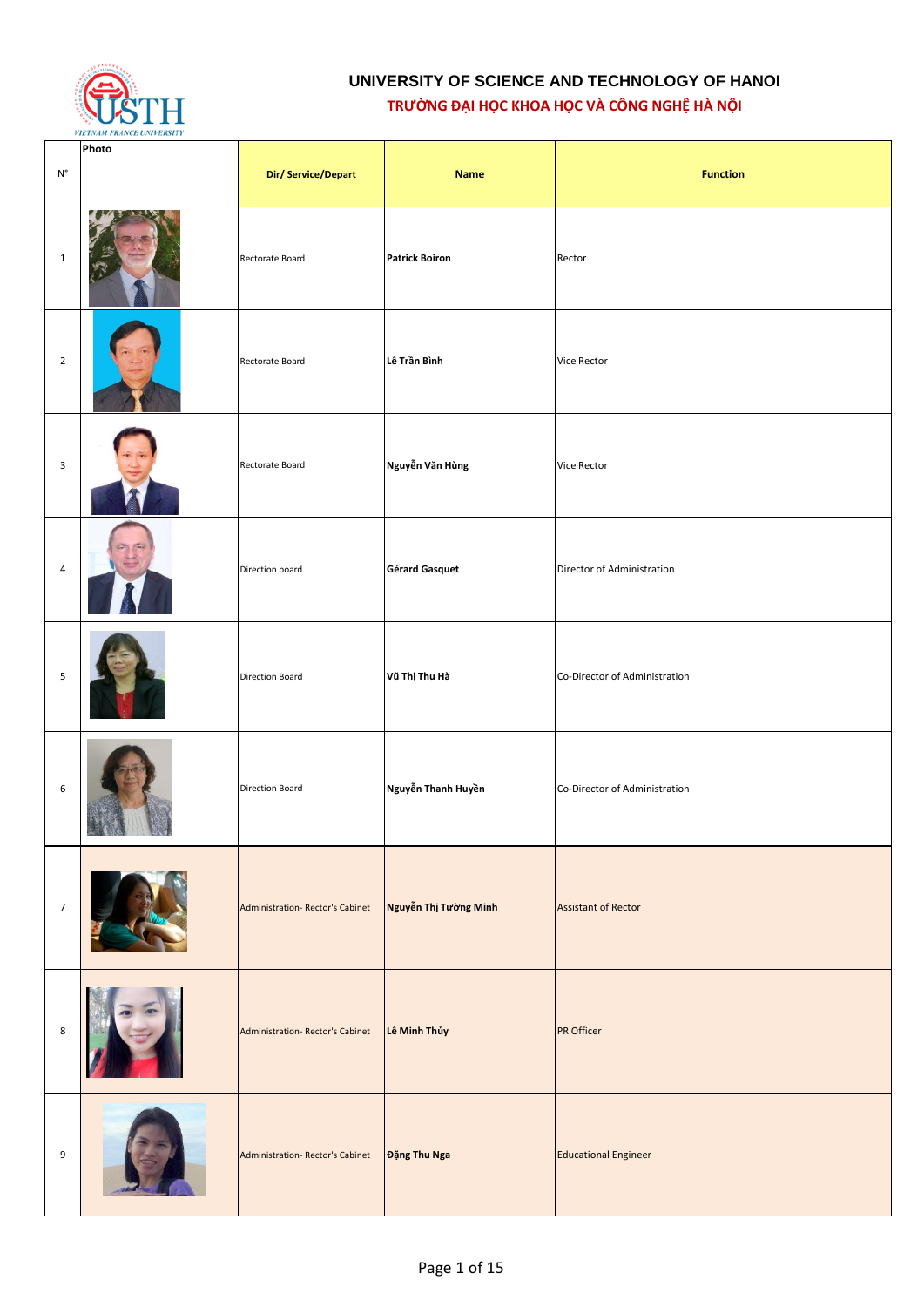

| $\mathsf{N}^\circ$ | Photo                         | Dir/Service/Depart       | <b>Name</b>         | <b>Function</b>                                                       |
|--------------------|-------------------------------|--------------------------|---------------------|-----------------------------------------------------------------------|
| 10                 |                               | <b>Human Resources</b>   | Đoàn Bích Thuận     | HR officer                                                            |
| 11                 |                               | <b>Human Resources</b>   | Nguyễn Quỳnh Mai    | HR officer                                                            |
| 12                 |                               | Francophonie Coordinator | Hoàng Thị Vân Anh   | Coordinator for French Partner Development, HR, Professional Training |
| 13                 |                               | Administration           | Lê Thị Hương Giang  | <b>General Admin Assistant</b>                                        |
| 14                 |                               | Accounting               | Nguyễn Thị Phương   | Chief accountant                                                      |
| 15                 |                               | Accounting               | Hoàng Phương Quý    | Accountant                                                            |
| 16                 |                               | Accounting               | Nguyễn Phương Liên  | Accountant                                                            |
| 17                 | <b>JI VÀ KHI</b><br>5"<br>FI. | Accounting               | Đồng Thị Thanh Nhàn | <b>Financial Planning Analyst</b>                                     |
| 18                 |                               | <b>IT Service</b>        | Ngô Xuân Trung      | <b>IT Technician</b>                                                  |
| 19                 |                               | <b>IT Service</b>        | Bùi Thị Kiều Anh    | <b>IT Manager</b>                                                     |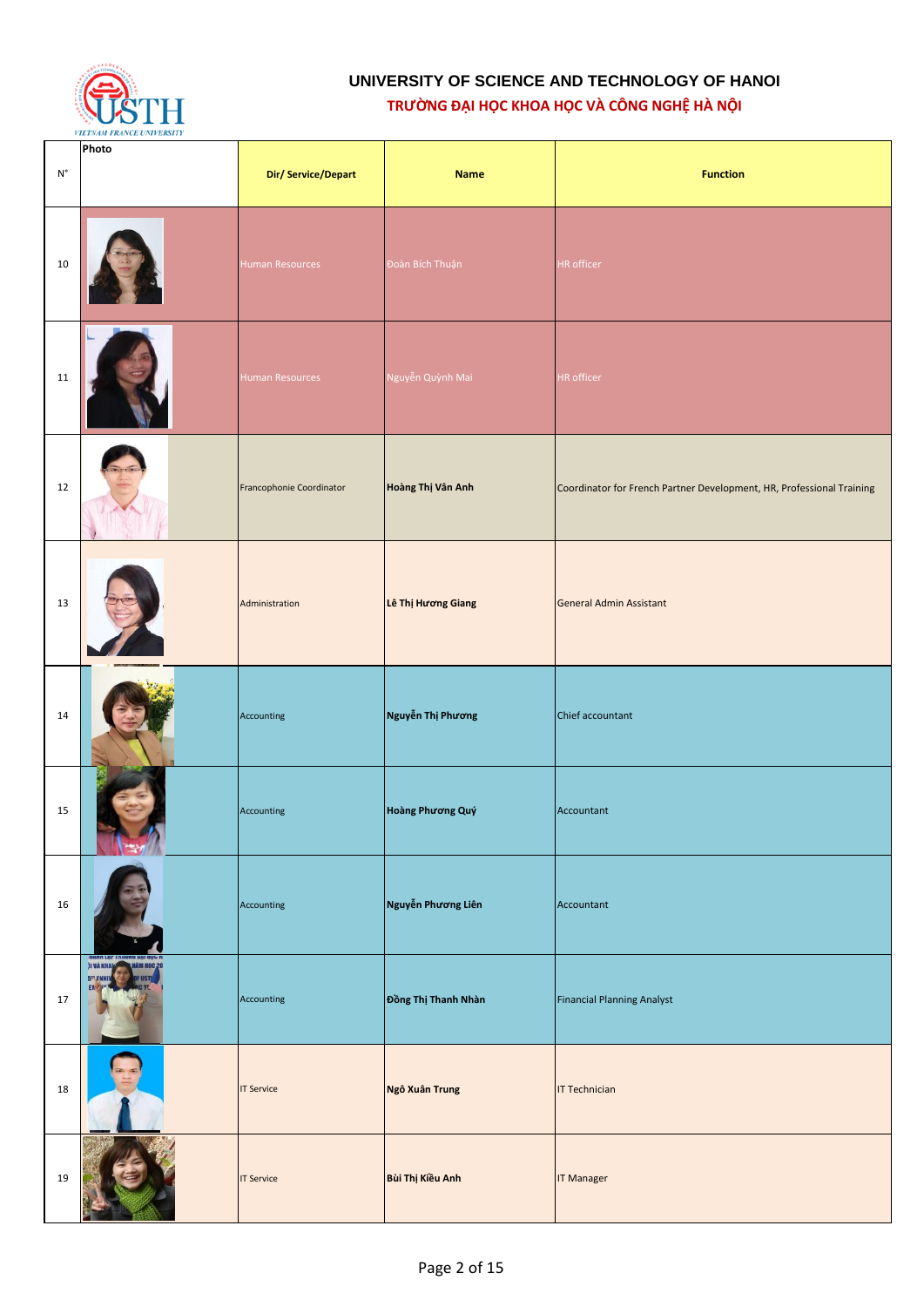

| $\mathsf{N}^\circ$ | Photo | Dir/Service/Depart       | <b>Name</b>            | <b>Function</b>                    |
|--------------------|-------|--------------------------|------------------------|------------------------------------|
|                    |       |                          |                        |                                    |
| 20                 |       | <b>Student Affairs</b>   | Phạm Thị Thanh Nga     | <b>Student Affairs Coordinator</b> |
| 21                 |       | <b>Student Affairs</b>   | Nguyễn Thị Thanh Hương | <b>Student Affairs</b>             |
| 22                 |       | <b>Student Admission</b> | Lê Thị Vân Anh         | <b>Admission Officer</b>           |
| 23                 |       | Office of Employability  | Nguyễn Hồng Ly         | <b>Employability Counsellor</b>    |
| 24                 |       | <b>DRITT</b>             | Radjesvarane Alexandre | Director of Research & Innovation  |
| 25                 |       | <b>DRITT</b>             | Lê Tuyết Trinh         | Research Management Officer        |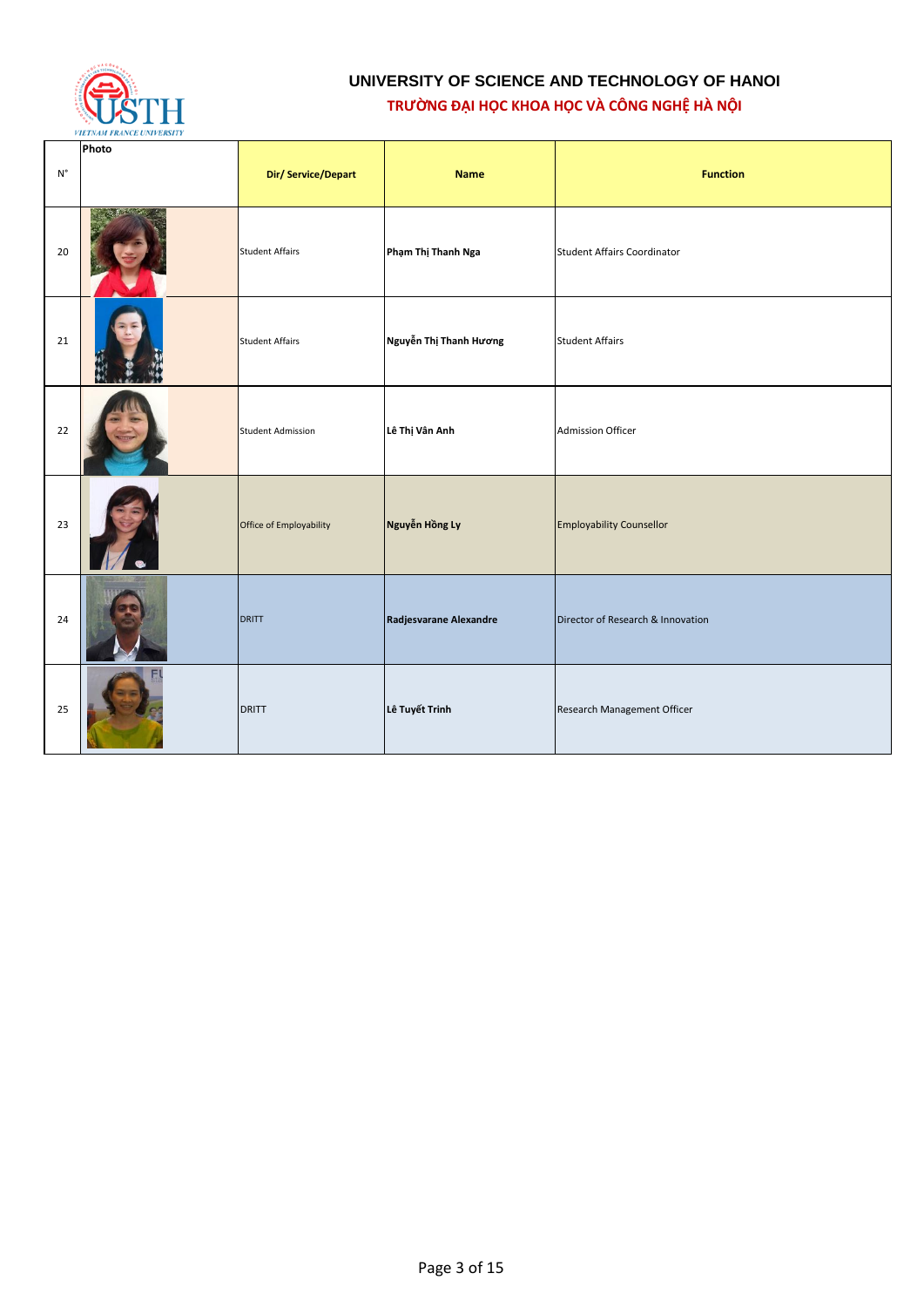

| $\mathsf{N}^\circ$ | Photo | Dir/Service/Depart               | <b>Name</b>                  | <b>Function</b>                                    |
|--------------------|-------|----------------------------------|------------------------------|----------------------------------------------------|
| 26                 |       | Foreign Language<br>Department   | Đàm Thị Thu Dung             | <b>English Coordinator (English)</b>               |
| 27                 |       | Foreign Lanugage<br>Department   | Nguyễn Vân Dung              | Foreign Language Coordinator (French)              |
| 28                 |       | <b>BACHELOR - Administration</b> | <b>Đinh Hương Giang</b>      | Assistant to Foreign Language Department           |
| 29                 |       | <b>BACHELOR - Administration</b> | Nguyễn Hồng Nam              | Administrator for undergraduate school             |
| 30                 |       | <b>BACHELOR - Administration</b> | Vũ Thị Ngọc Huyền            | Officer & Academic assistant to management science |
| 31                 |       | <b>BACHELOR - Administration</b> | <mark>Trần Thị Lệ Thu</mark> | Bachelor Academic Assistant (1st year)             |
| 32                 |       | <b>BACHELOR</b> - Administration | Trần Huyền Trang             | Bachelor Academic Assistant WEO-BIO (2th+3th)      |
| 33                 |       | <b>BACHELOR - Administration</b> | <b>Mai Thanh Hiền</b>        | Bachelor Academic Assistant Energy + NANO          |
| 34                 |       | <b>BACHELOR - Administration</b> | Kiều Thị Minh Quyên          | Bachelor Academic Assistant Space + ICT            |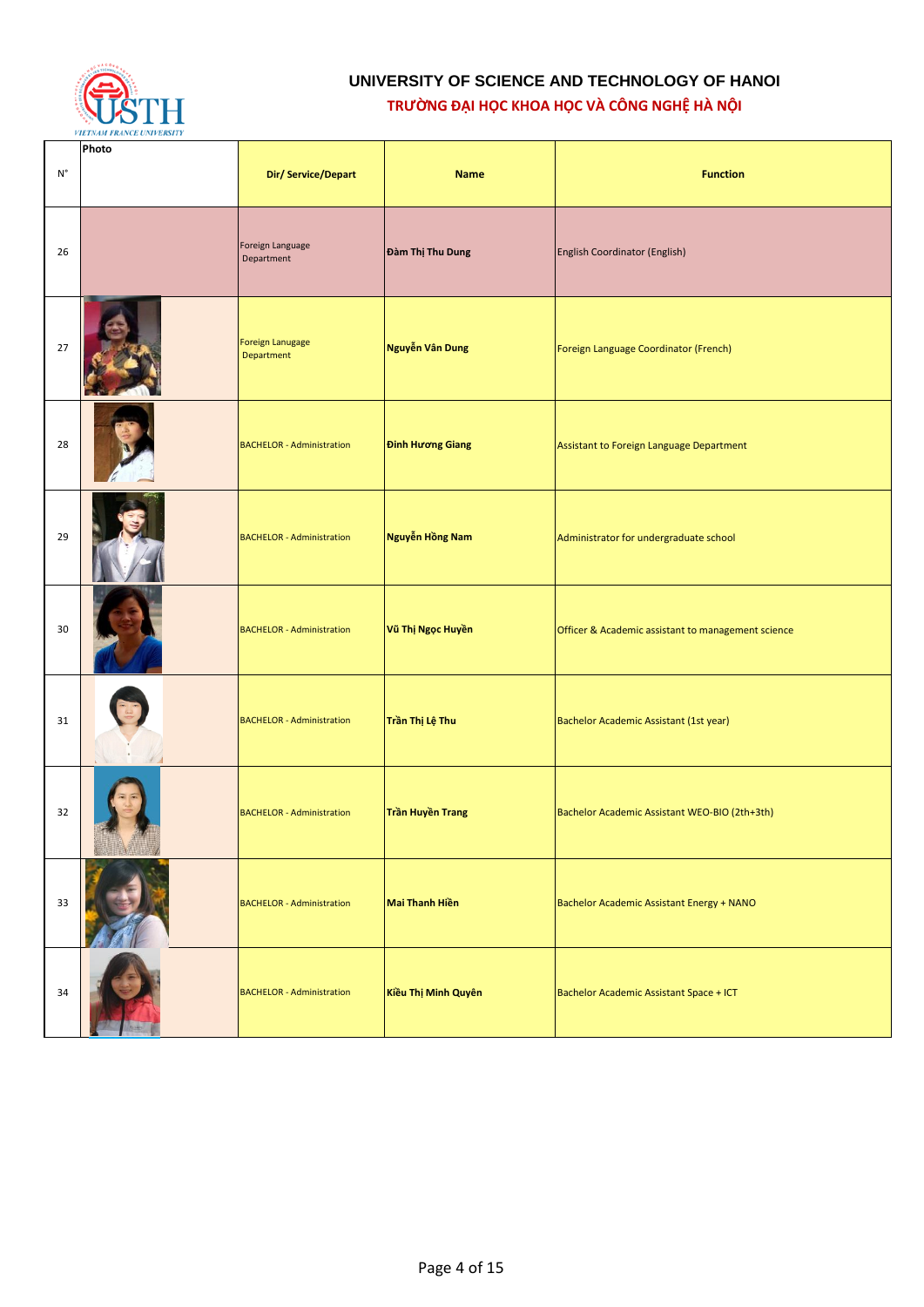

| $\mathsf{N}^\circ$ | Photo | Dir/Service/Depart                   | <b>Name</b>           | <b>Function</b>                             |
|--------------------|-------|--------------------------------------|-----------------------|---------------------------------------------|
| 35                 |       | <b>MASTER Administration (BIO)</b>   | Đinh Thị Thúy Hằng    | <b>Assistant to PMAB Department</b>         |
| 36                 |       | <b>MASTER Administration (NANO)</b>  | Phùng Thị Ái Linh     | <b>Assistant to Nano Department</b>         |
| 37                 |       | <b>MASTER Administration (ICT)</b>   | Phùng Thị Thanh Tú    | Assistant to ICT Department                 |
| 38                 |       | <b>MASTER Administration (SPACE)</b> | Chu Ngọc Hà           | <b>Assistant to Space Department</b>        |
| 39                 |       | <b>MASTER Administration (WEO)</b>   | Nguyễn Thị Hồng Liên  | Assistant to WEO Department                 |
| 40                 |       | <b>PhD Program</b>                   | Nguyễn Thị Thúy Hạnh  | Expert                                      |
| 41                 |       | <b>PLMCC</b>                         | Jean Louis Biaggi     | Director of PLMCC Hanoi and CATIA Certified |
| 42                 |       | <b>PLMCC</b>                         | Nguyễn Ngọc Văn Thành | Co-director of PLMCC Hanoi                  |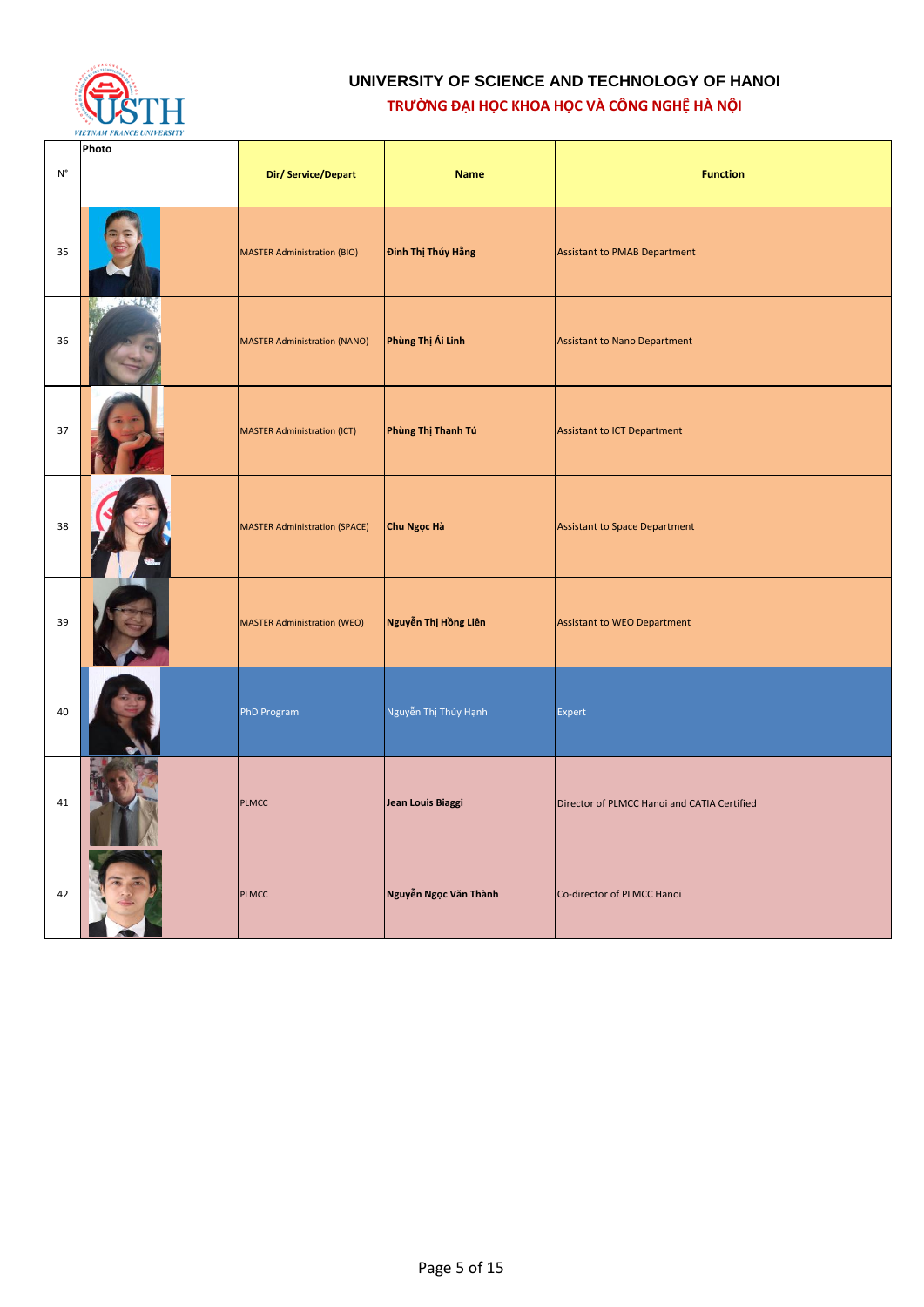

|                    | Photo |                    |                        |                                                                    |
|--------------------|-------|--------------------|------------------------|--------------------------------------------------------------------|
| $\mathsf{N}^\circ$ |       | Dir/Service/Depart | <b>Name</b>            | <b>Function</b>                                                    |
| 43                 |       | <b>WEO</b>         | <b>Marine Herrmann</b> | Director of WEO Department                                         |
| 44                 |       | <b>WEO</b>         | Nguyễn Thị Huệ         | Co-director of WEO Department                                      |
| 45                 |       | <b>WEO</b>         | <b>Sylvain Ouillon</b> | Responsible for Master                                             |
| 46                 |       | <b>WEO</b>         | Mai Hương              | Coordinator for Bachelor in WEO Specialty and Teacher & Researcher |
| 47                 |       | <b>WEO</b>         | <b>Trịnh Bích Ngọc</b> | <b>Technical Assistant</b>                                         |
| 48                 |       | <b>WEO</b>         | Nguyễn Nguyệt Minh     | <b>Teaching &amp; Research Assistant</b>                           |
| 49                 |       | <b>WEO</b>         | Bùi Văn Hợi            | <b>Teaching &amp; Research Assistant</b>                           |
| 50                 |       | <b>WEO</b>         | Lê Phương Thu          | <b>Teaching &amp; Research Assistant</b>                           |
| 51                 |       | WEO                | Đào Thành Dương        | Coordinatior of first-year program                                 |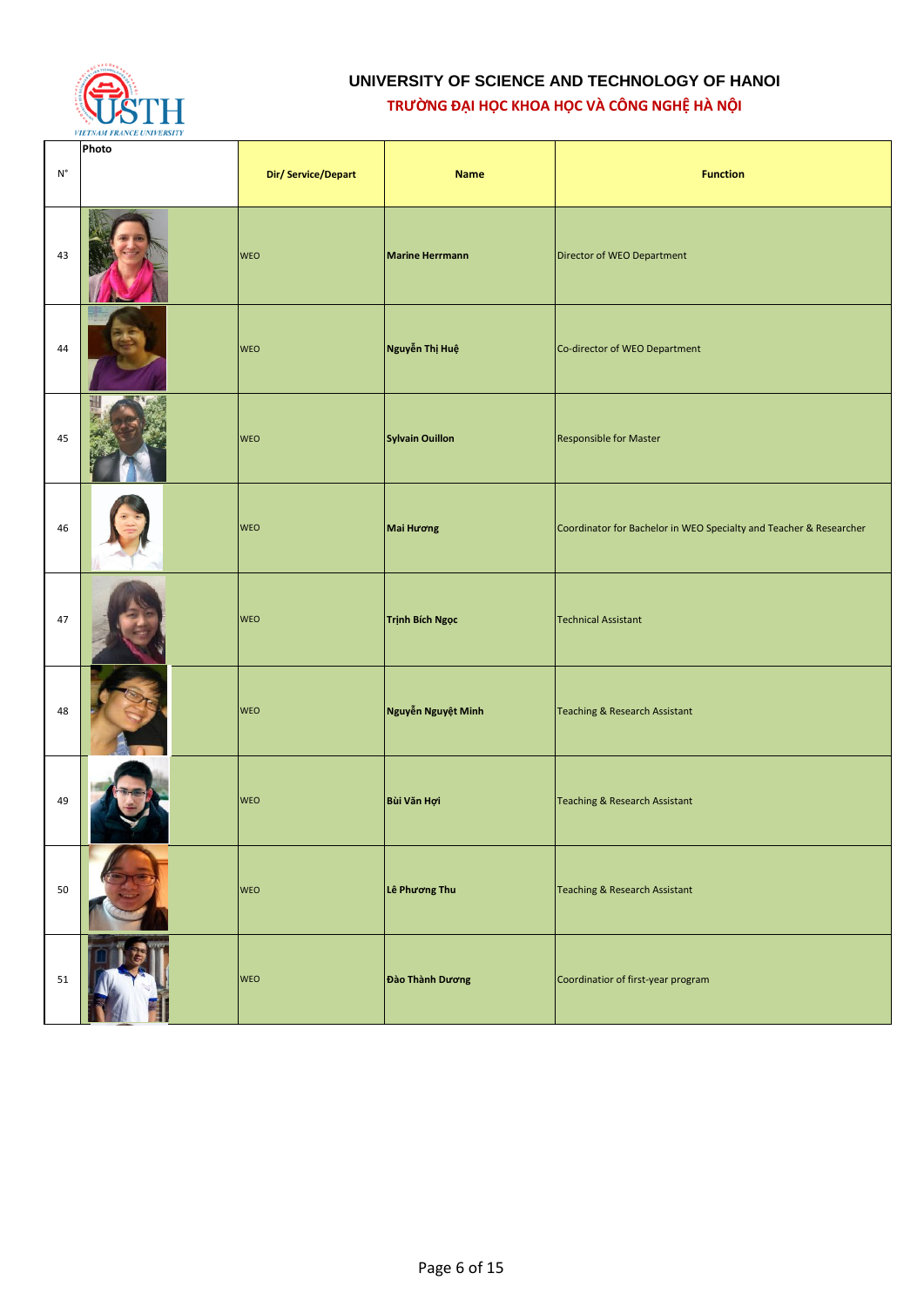

| $\mathsf{N}^\circ$ | Photo | Dir/Service/Depart | <b>Name</b>          | <b>Function</b>                   |
|--------------------|-------|--------------------|----------------------|-----------------------------------|
| 52                 |       | PMAB               | <b>Michel Lebrun</b> | Director of Bio-Pharma Department |
| 53                 |       | PMAB               | Đồng Văn Quyền       | Co-Director for PMAB              |
| 54                 |       | PMAB               | Đỗ Thị Thảo          | Coordinator for Bachelor in PMAB  |
| 55                 |       | PMAB               | Lê Hồng Luyến        | Lecturer and Researcher (PMAB)    |
| 56                 |       | PMAB               | Tô Thị Mai Hương     | Lecturer and Researcher (PMAB)    |
| 57                 |       | PMAB               | Đỗ Công Việt         | Assistant to Research (PMAB)      |
| 58                 |       | PMAB               | Mai Đức Chung        | Research Engineer/ LMI RICE       |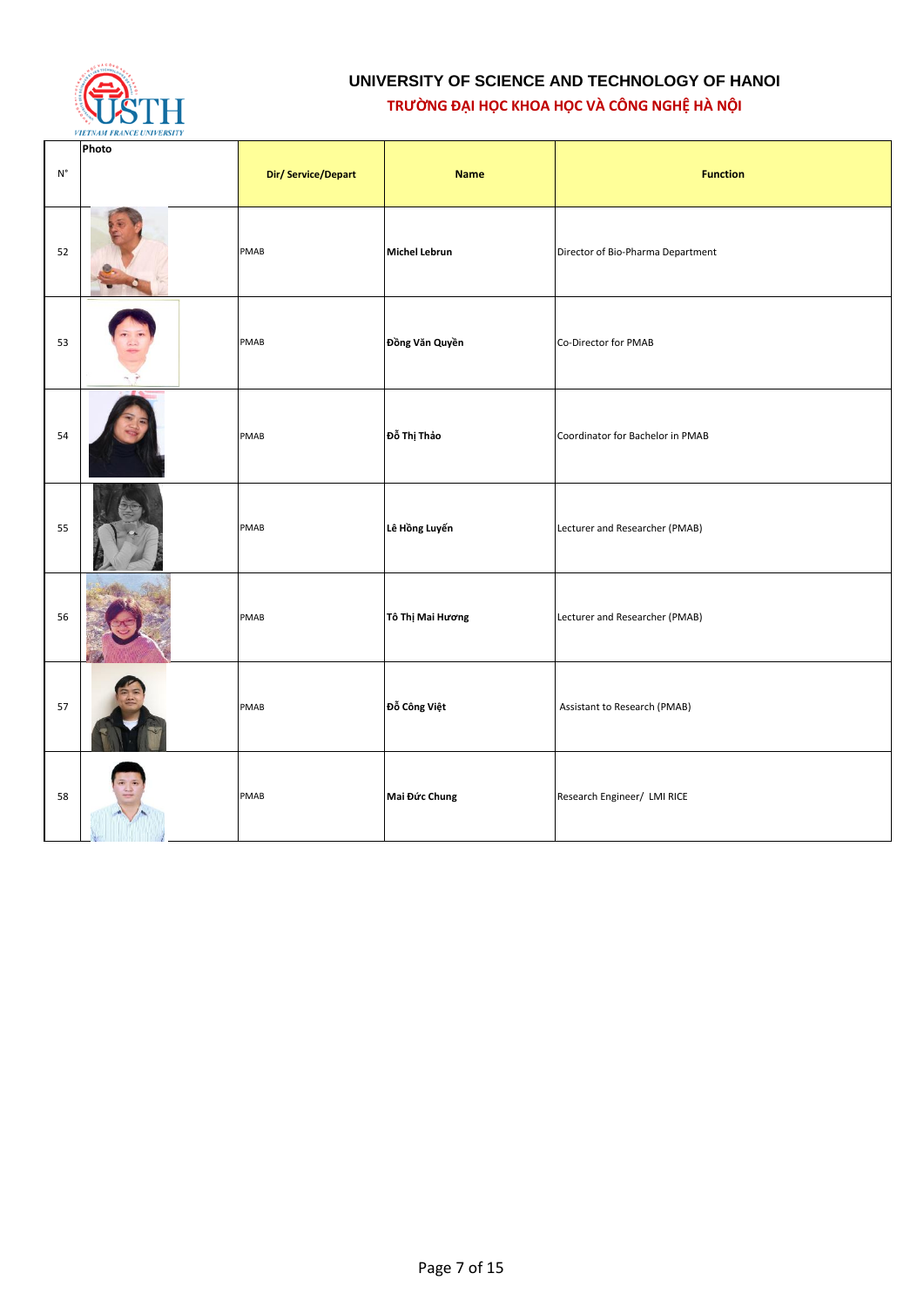

| $\mathsf{N}^\circ$ | Photo | Dir/Service/Depart | <b>Name</b>          | <b>Function</b>                |
|--------------------|-------|--------------------|----------------------|--------------------------------|
| 59                 |       | <b>PMAB</b>        | Nguyễn Thy Ngọc      | Research Assistant (PMAB)      |
| 60                 |       | PMAB               | Lê Thị Vân Anh       | Research Assistant (PMAB)      |
| 61                 |       | PMAB               | Hoàng Thị Giang      | Research Engineer / LMI RICE   |
| 62                 |       | PMAB               | Nguyễn Thị Vân Anh   | Lecturer and Researcher (PMAB) |
| 63                 |       | PMAB               | Bùi Đức Trung        | Lecturer and Researcher (PMAB) |
| 64                 |       | PMAB               | Nguyễn Thị Kiều Oanh | Lecturer and Researcher (PMAB) |
| 65                 |       | PMAB               | Lê Thị Vân Anh       | Research Assistant (PMAB)      |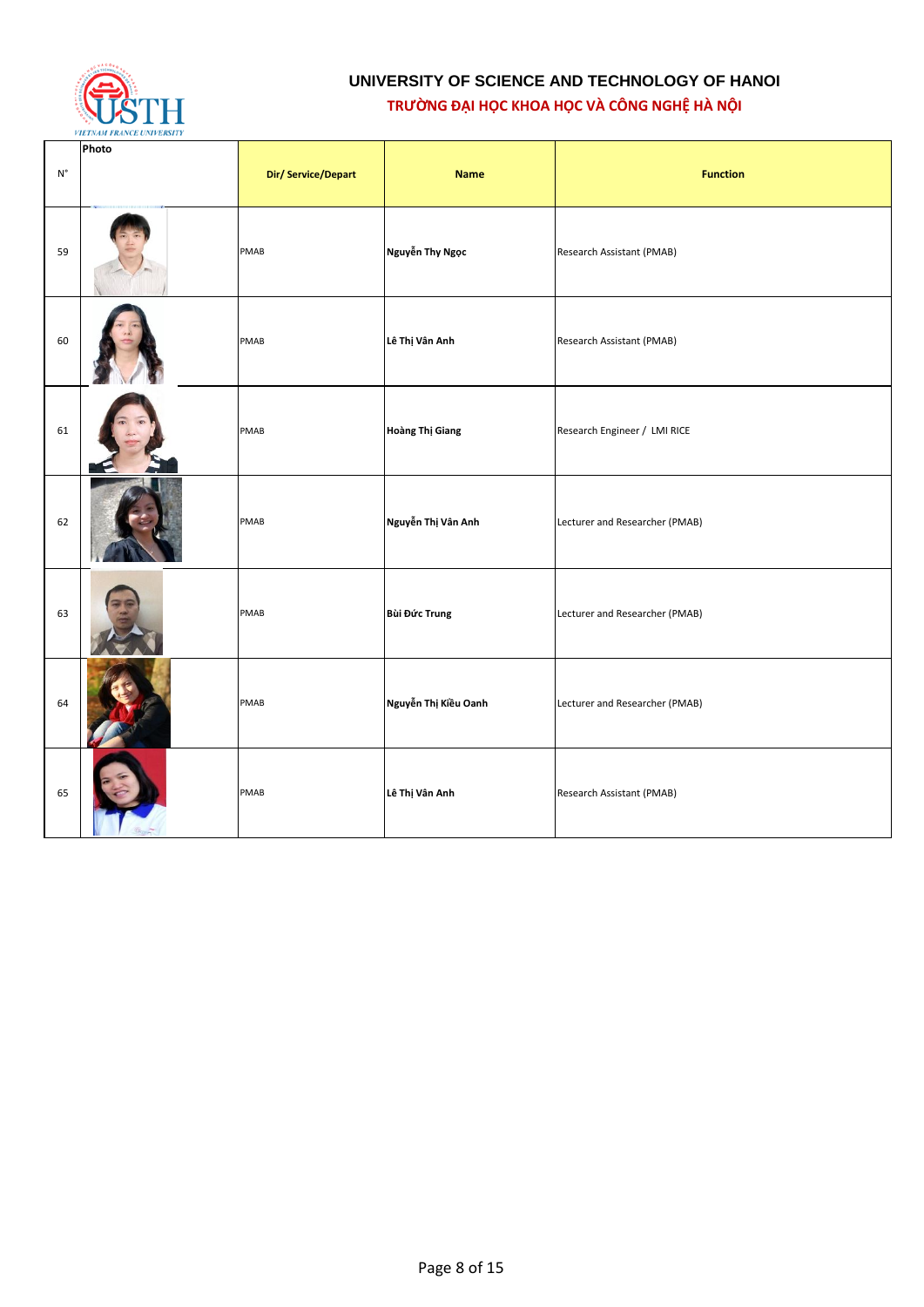

|                    | Photo |                    |                       |                                                                     |
|--------------------|-------|--------------------|-----------------------|---------------------------------------------------------------------|
| $\mathsf{N}^\circ$ |       | Dir/Service/Depart | <b>Name</b>           | <b>Function</b>                                                     |
| 66                 |       | <b>NANO</b>        | Nguyễn Quang Liêm     | Co-Director of Advanced Materials and Nanotechnology Dept.          |
| 67                 |       | <b>NANO</b>        | Trần Đình Phong       | Co-Director of Advanced Materials and Nanotechnology Dept.          |
| 68                 |       | <b>NANO</b>        | Nguyễn Lường Lâm      | Lecturer and Researcher (NANO)                                      |
| 69                 |       | <b>NANO</b>        | Dương Quang Hà        | Assistant to Research<br>Coordinator for Bachelor in Nanotechnology |
| 70                 |       | <b>NANO</b>        | Vũ Thị Thu            | Lecturer and Researcher (NANO)                                      |
| 71                 |       | <b>NANO</b>        | Nguyễn Văn Quỳnh      | Lecturer and Researcher (NANO)                                      |
| 72                 |       | <b>NANO</b>        | Nguyễn Thị Tuyết Mai  | Lecturer and Researcher (NANO)                                      |
| 73                 |       | <b>NANO</b>        | Nguyễn Đức Anh        | Teaching & Research Assistant (NANO)                                |
| 74                 |       | <b>NANO</b>        | Nguyễn Thị Thanh Ngân | Teaching & Research Assistant (NANO)                                |
| 75                 |       | ICT                | <b>Antoine Doucet</b> | Director of ICT Department                                          |
| 76                 |       | ICT                | <b>Daniel Chillet</b> | <b>ICT Master Coordinator</b>                                       |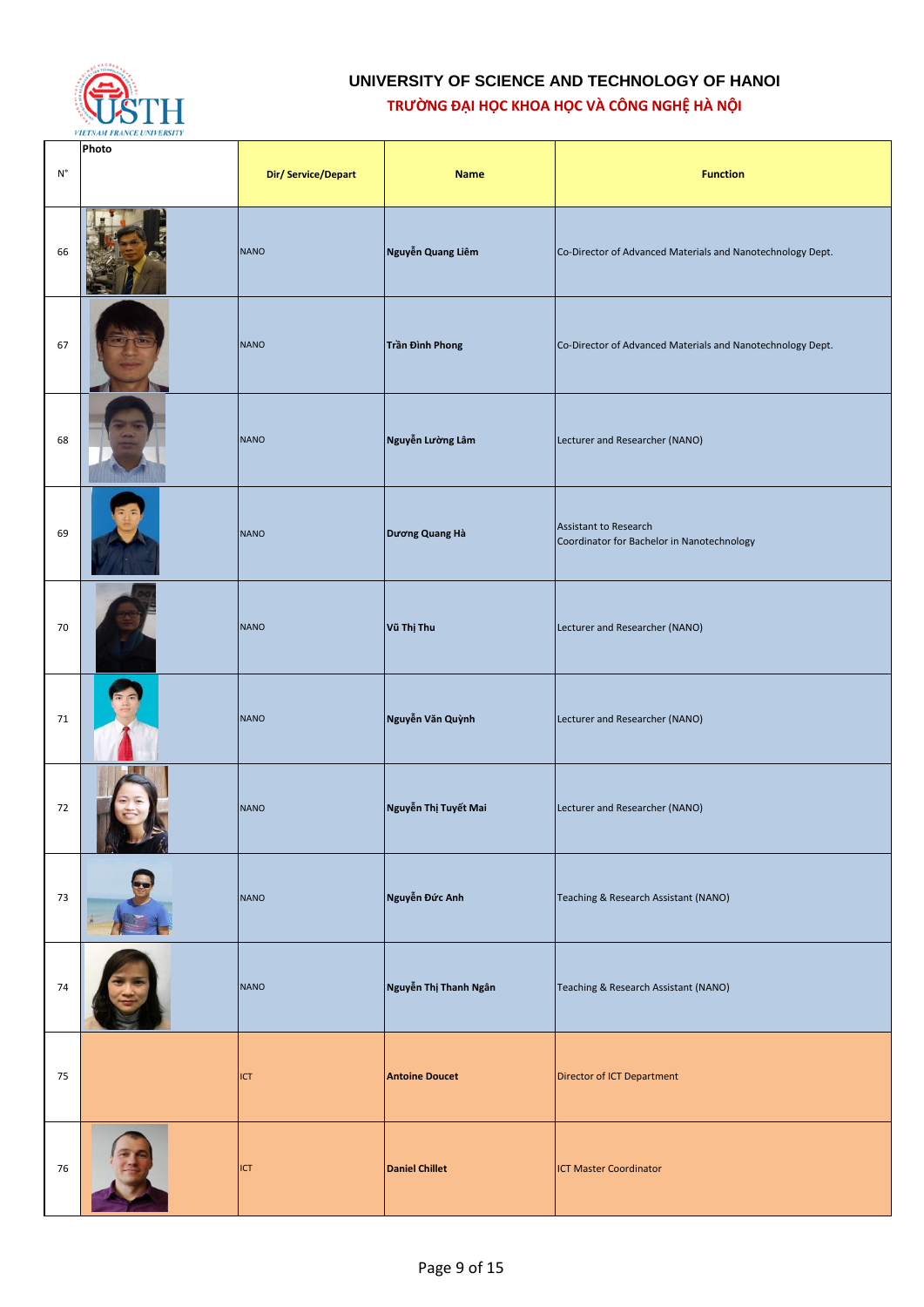

| $\mathsf{N}^\circ$ | Photo                             | Dir/Service/Depart | <b>Name</b>           | <b>Function</b>                        |
|--------------------|-----------------------------------|--------------------|-----------------------|----------------------------------------|
| 77                 |                                   | <b>ICT</b>         | <b>Alexis Drogoul</b> | Senior Researcher/Project Investigator |
| 78                 |                                   | ICT                | Lương Chi Mai         | Co-director of ICT Department          |
| 79                 |                                   | <b>ICT</b>         | Giang Anh Tuấn        | Lecturer & Researcher (ICT)            |
| 80                 |                                   | ICT                | Đoàn Nhật Quang       | Lecturer & Researcher (ICT)            |
| 81                 |                                   | ICT                | Trần Hoàng Tùng       | Lecturer & Researcher (ICT)            |
| 82                 |                                   | ICT                | Nghiêm Thị Phương     | Lecturer & Researcher (ICT)            |
| 83                 | Ei11<br>$\overline{1}$<br>- 1970) | <b>ICT</b>         | Trần Giang Sơn        | Lecturer & Researcher (ICT)            |
| 84                 |                                   | ICT                | Lê Hữu Tôn            | Teaching & Research Assistant (ICT)    |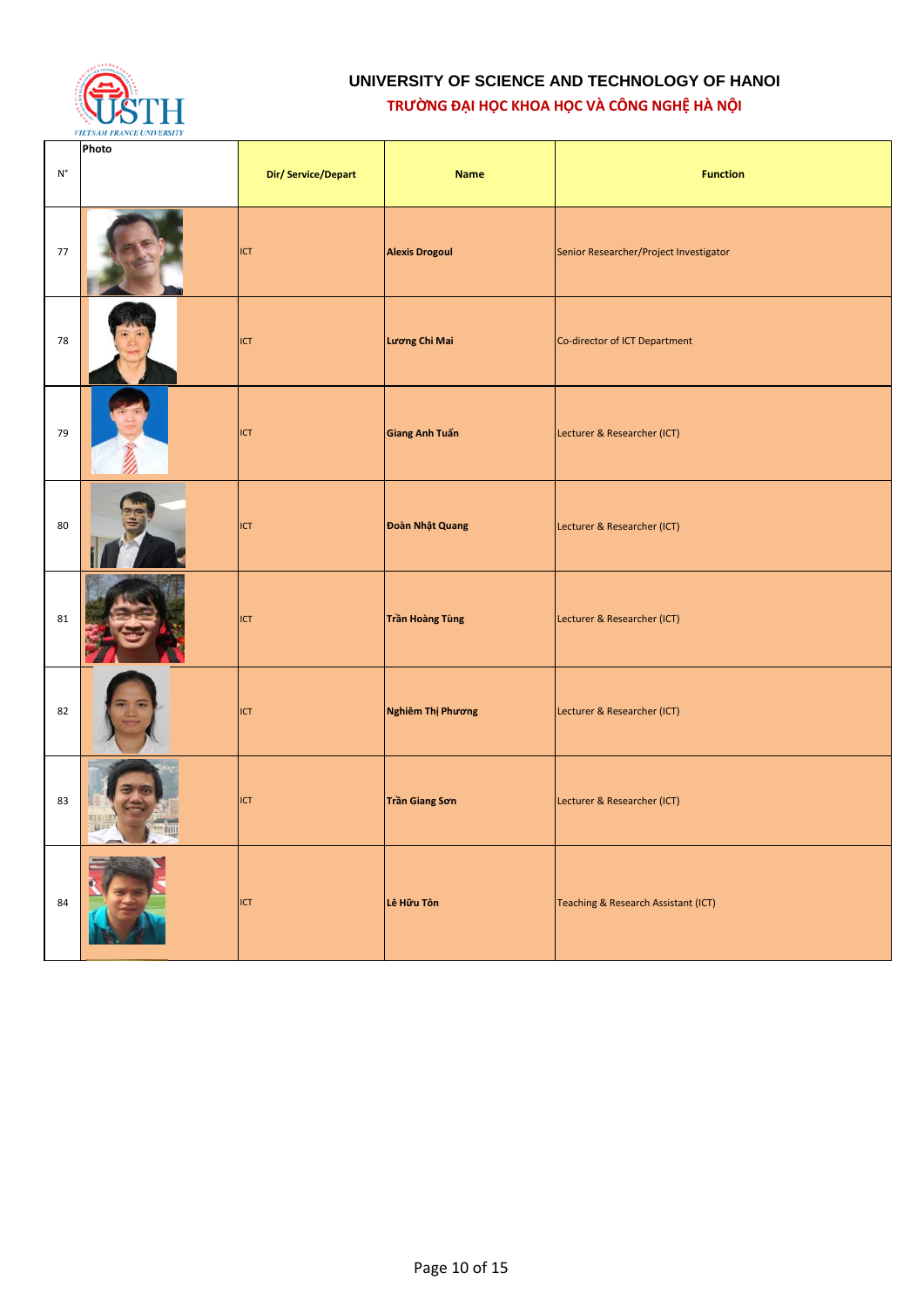

| $\mathsf{N}^\circ$ | Photo | Dir/Service/Depart | <b>Name</b>                  | <b>Function</b>                                                                          |
|--------------------|-------|--------------------|------------------------------|------------------------------------------------------------------------------------------|
| 85                 |       | <b>SPACE</b>       | <b>Yannick Giraud Héraud</b> | Director of Space Department                                                             |
| 86                 |       | <b>SPACE</b>       | Ngô Đức Thành                | Co- director Space & Aeronautics Department                                              |
| 87                 |       | <b>SPACE</b>       | Phạm Anh Tuấn                | Co-director of Space Department                                                          |
| 88                 |       | <b>ENERGY</b>      | <b>Pascal Lenormand</b>      | Director of Energy Department                                                            |
| 89                 |       | <b>ENERGY</b>      | Nguyễn Đình Quang            | Co-director of Energy Department                                                         |
| 90                 |       | <b>ENERGY</b>      | Minh DUONG HA                | Director of CLEAN-ED Laboratory                                                          |
| 91                 |       | <b>ENERGY</b>      | Laurent Van de steene        | Co-Director of CLEAN-ED Laboratory                                                       |
| 92                 |       | <b>ENERGY</b>      | Nguyễn Xuân Trường           | Coordinator: Space and Aeronautics<br>Teaching and Research assistant: Energy department |
| 93                 |       | <b>ENERGY</b>      | Trần Hoàng Anh               | Assistant to Energy dpartment and CLEAN-ED Laboratory                                    |
| 94                 |       | <b>ENERGY</b>      | Nguyễn Trịnh Hoàng Anh       | Lecturer & Researcher (EN)                                                               |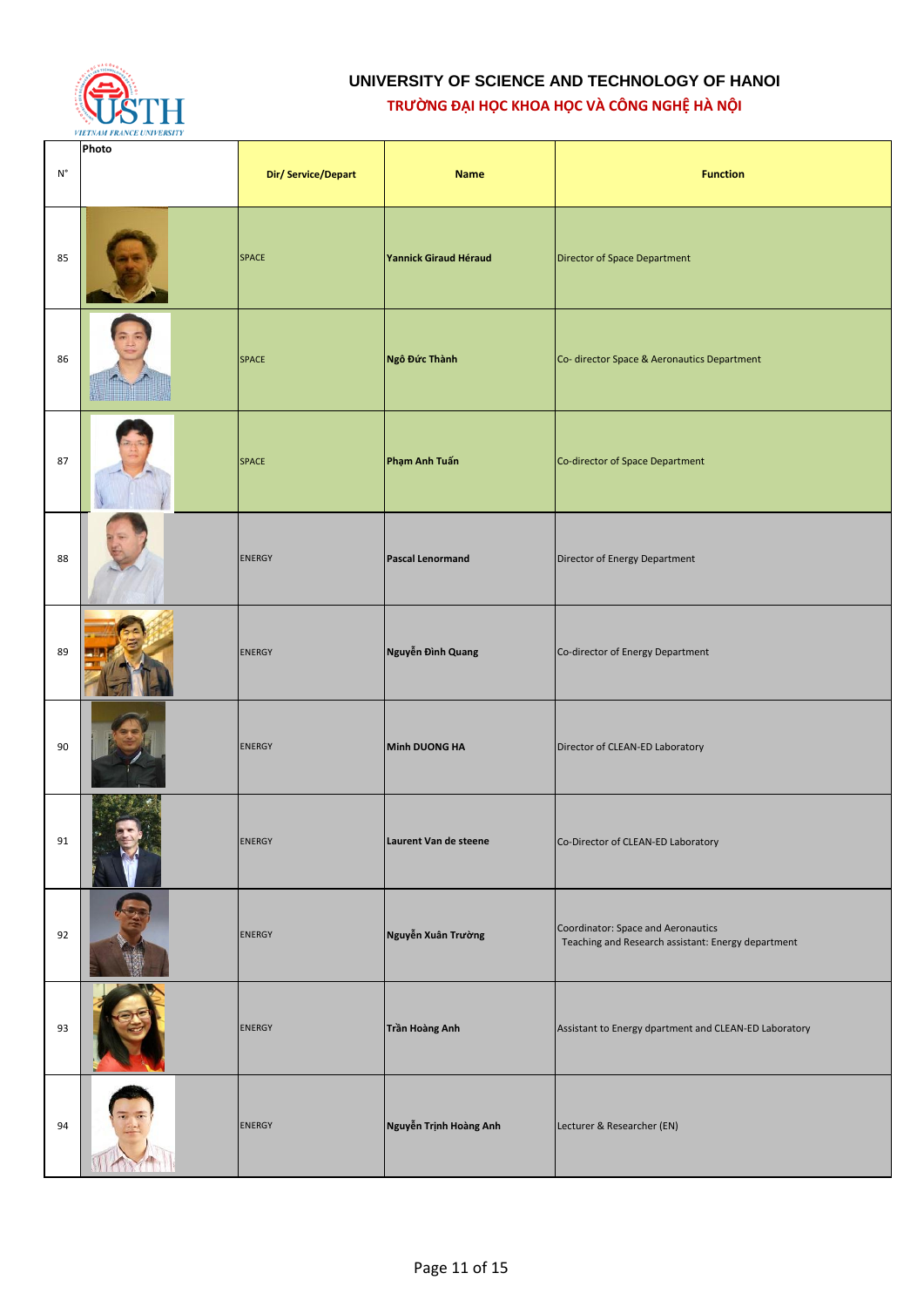

| $\mathsf{N}^\circ$ | Photo                                              | Dir/Service/Depart | <b>Name</b>           | <b>Function</b>                                                  |
|--------------------|----------------------------------------------------|--------------------|-----------------------|------------------------------------------------------------------|
| 95                 |                                                    | UIU                | <b>Michel Delamar</b> | International Higher Education International Planning Consultant |
| 96                 |                                                    | UIU                | Nguyễn Nam Sơn        | <b>National Procurement Consultant</b>                           |
| 97                 |                                                    | UIU                | Nguyễn Thanh Thủy     | Interpreter/Administration Officer                               |
| 98                 |                                                    | UIU                | Lê Hồng Long          | <b>National Financial Consultant</b>                             |
| 99                 |                                                    | UIU                | Vũ Thị Tuyết          | <b>Equipment Assistant</b>                                       |
| 100                |                                                    | UIU                | Nguyễn Thị Ngọc Ánh   | <b>Disbursement Assistant</b>                                    |
| 101                | <b><i><u>КНОА НОС</u></i></b><br>$015 - 20$<br>015 | Library            | Nguyễn Ngọc Phượng    | Librarian                                                        |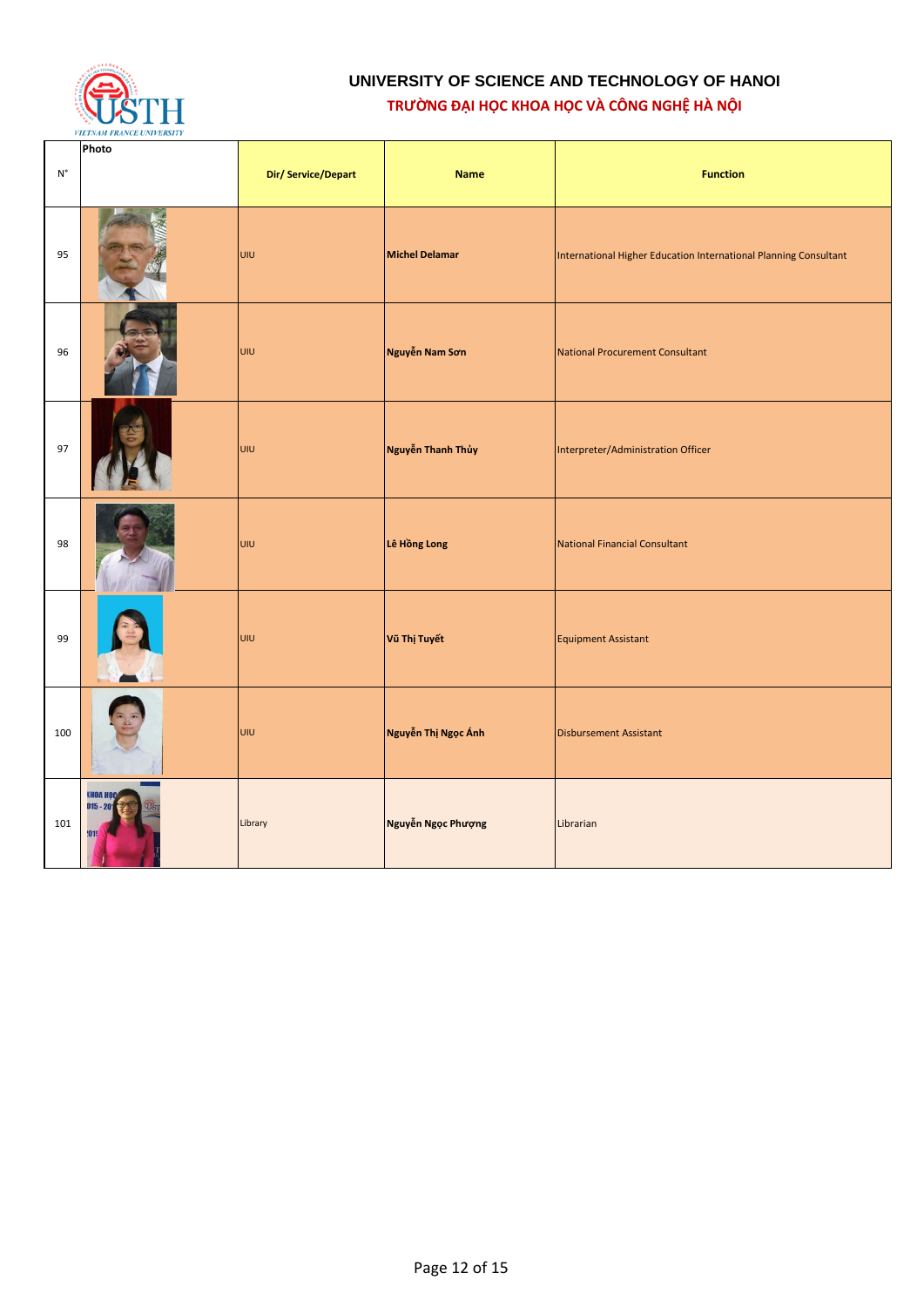

| $\mathsf{N}^\circ$ | Photo | Dir/Service/Depart | <b>Name</b>       | <b>Function</b>         |
|--------------------|-------|--------------------|-------------------|-------------------------|
| 102                |       | Logistics          | Đào Quốc Huy      | Logistic staff          |
| 103                |       | Logistics          | Hoàng Việt Hòa    | Logistic staff          |
| 104                |       | Logistics          | Đinh Tuấn Tú      | Driver (for 4-seat car) |
| 105                |       | Logistics          | Hoàng Văn Tâm     | Driver (for 7-seat car) |
| 106                |       | Logistics          | Đỗ Thị Dung       | Cleaner                 |
| 107                |       | Logistics          | Đặng Thị Hường    | Cleaner                 |
| 108                |       | Logistics          | Trần Thị Minh     | Cleaner                 |
| 109                |       | Logistics          | Đinh Thị Xuân Lộc | Cleaner                 |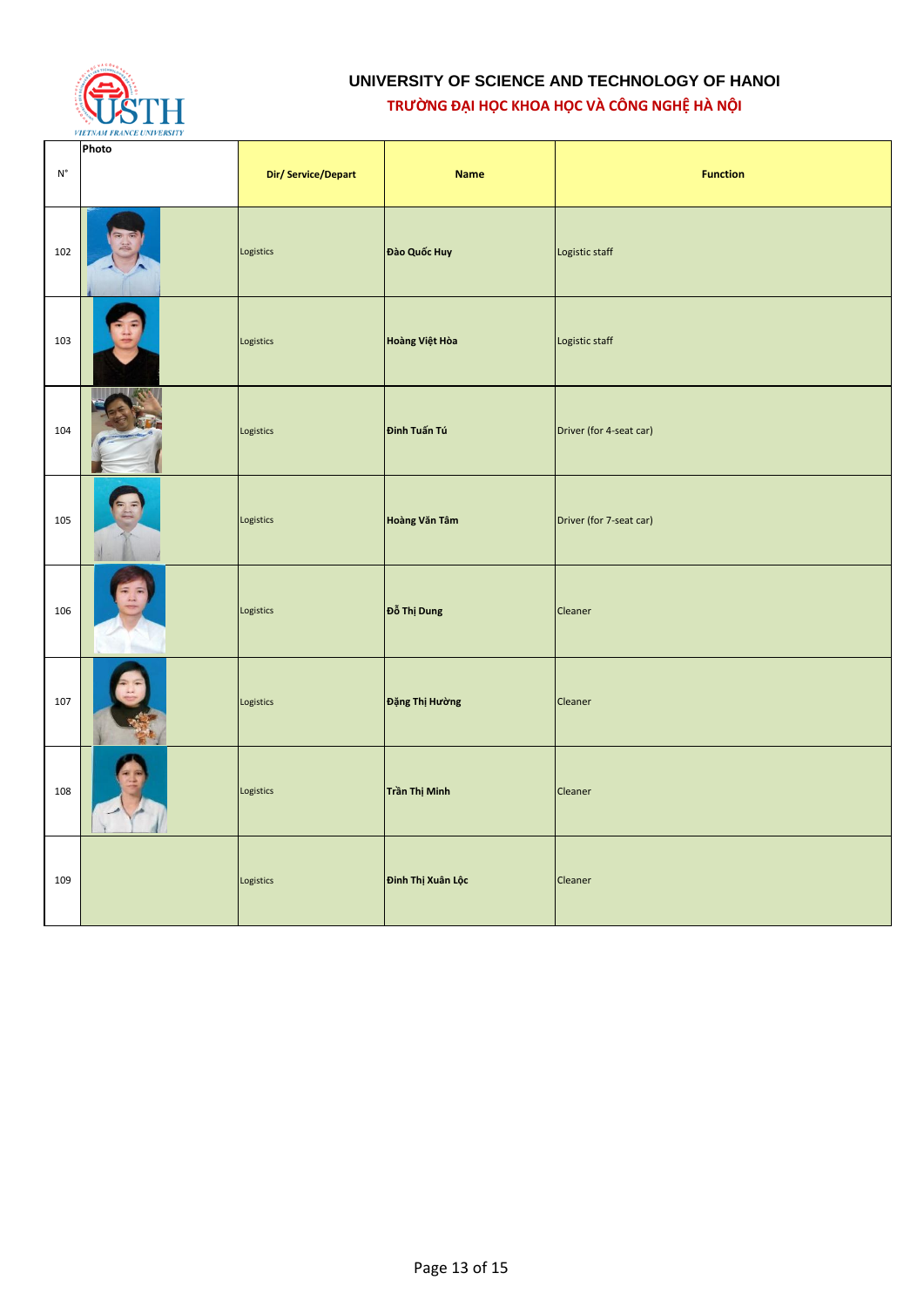

| $\mathsf{N}^\circ$ | Photo | Dir/Service/Depart | <b>Name</b>        | <b>Function</b>           |
|--------------------|-------|--------------------|--------------------|---------------------------|
| 110                |       | Logistics          | Nguyễn Thị Tâm     | Cleaner                   |
|                    |       |                    |                    |                           |
| 111                |       | Logistics          | Nguyễn Phương Hùng | Security & Logistic Staff |
| 112                |       | Logistics          | Nguyễn Xuân Đạo    | Security & Logistic Staff |
| 113                |       | Logistics          | Trần Quang Thành   | Security & Logistic Staff |
| 114                |       | Logistics          | Vũ Văn Trường      | Security & Logistic Staff |
| 115                |       | Logistics          | Trần Huy Toàn      | <b>Driver</b>             |